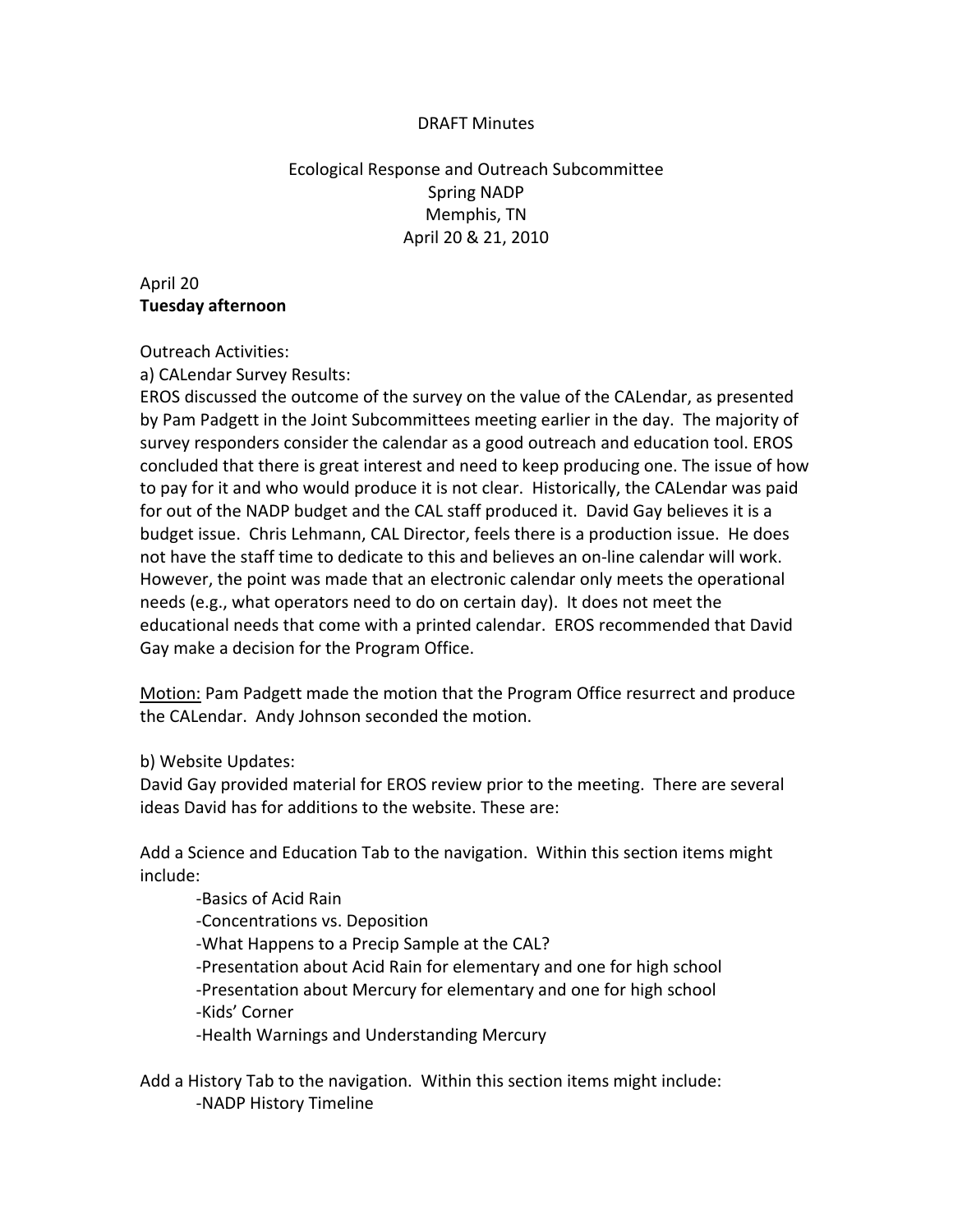‐NADP History by Ellis Cowling ‐Executive Committee Officers Table (beginning with year 1978 to present)

Add an Operators Tab to the navigation. Within this section items include: ‐Operator of the Month ‐Station of the Month ‐Answers to FAQs from Operators

Other suggestions include: Soybean rust animation and introduction Dry deposition of mercury web area Ammonia

A recommendation was made to not have a section called "other" as it conveys after‐ thought. It is best to place items within an existing section whenever possible.

A suggestion was made for there to be links to other related networks. David has placed some of the suggested material at http://nadp.sws.uiuc.edu/educ/ for subcommittee review.

Action: EROS is to review material and provide feedback directly to David within 3 weeks (by May 11).

### c) NADP Archive Samples

Chris Lehmann covered the revised Request for NADP Archive Samples procedures document. It is a Word document that is sent to someone requesting samples. The form is filled out by the requester and returned to the CAL.

Action: EROS is to review the form and provide edits/comments to Chris Lehmann by end of the week (April 23).

### c) Advertising NADP Stations

David Gay asked for EROS input on the posting of information on 2x3 ft sign which Bruce Rodgers has produced for educating visitors at site locations. Bruce produced the sign for his network locations. However, others may be interested as well.

Action: EROS is to review and provide comments back to David by the end of the week (April 23).

April 21 **Wednesday Morning**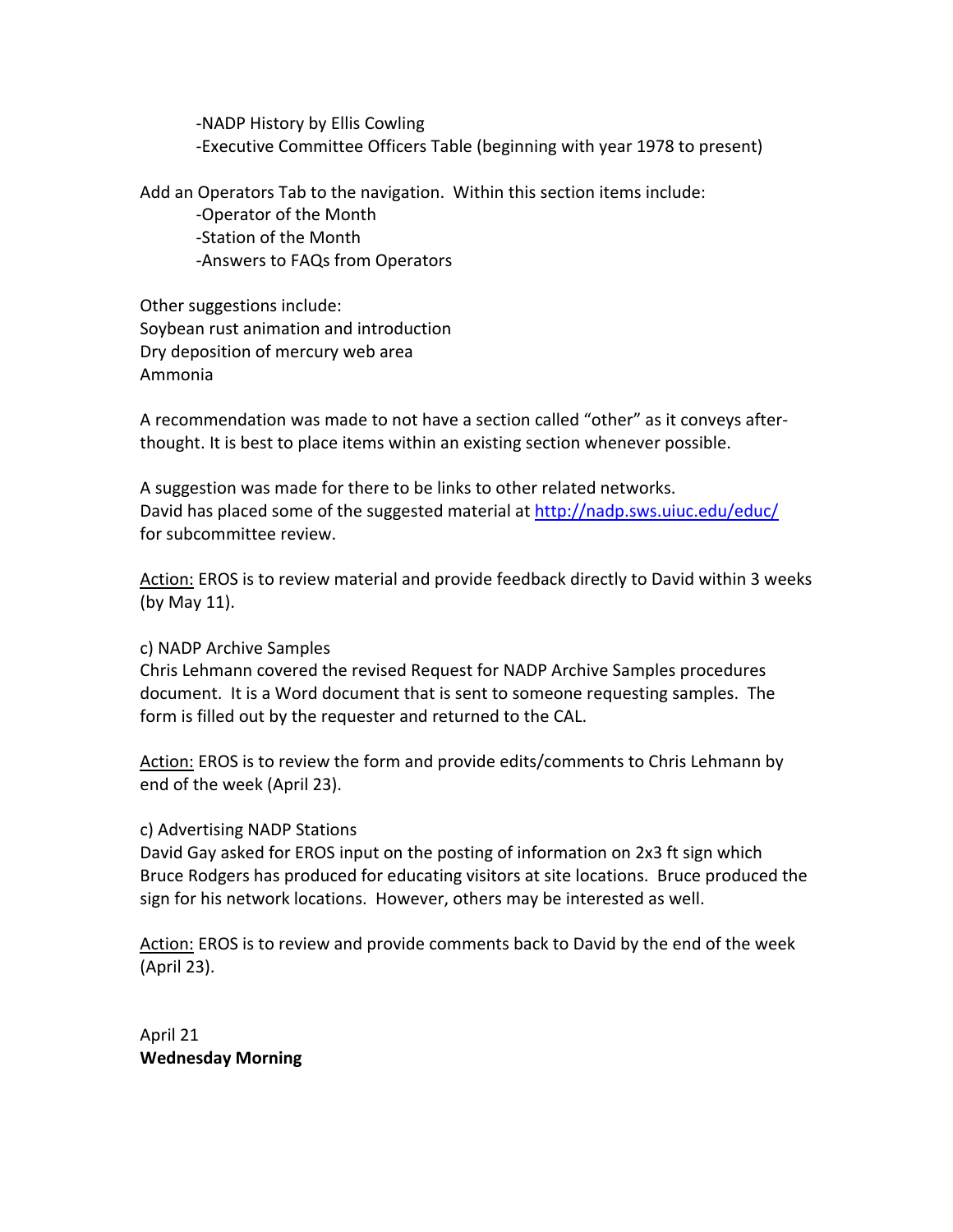a) EROS met jointly with the Critical Loads Ad hoc group to discuss proposed changes to the NADP trend maps. See CLAD notes for details.

b) A presentation was given by Sara Espinoza, National Environmental Education Foundation, on Earth Gauge. [[A copy of the presentation will be provided to EROS members with the meeting notes]] Based on the talk, there appears to be many opportunities for NADP information to link with Earth Gauge products and to provide content to them for their development for broadcast meteorologists.

Action: David Gay will provide NADP materials (e.gg., maps, information on acid rain) to Sara for Earth Gauge.

## c) Outreach for Ammonia Network

EROS discussed ideas on outreach for the ammonia network (AMon) as presented by Gary Lear in the Joint Subcommittees meeting the day before. AMon is funded by EPA CAMD but will likely not continue operation unless other interest and sources of funding can be found. The idea was suggested to resurrect the draft document that had been produced on the ammonia issue and revise that as an outreach tool about the network.

Melissa Rury agreed to provide Suzanne Fisher with copies of AMon ppts she has been using to describe and promote AMon.

David Gay agreed to pull material already drafted on Ammonia, and he and Suzanne will pull together a draft one‐pager for EROS review.

Ray Knighton raised the idea of creating a new NRSP (10) a national ammonia monitoring project. He feels the proposal should be developed by agriculture scientists.

Cari Furiness agreed to talk with Wayne Robarge about a proposal. Ray agreed to contact Jay Ham at CSU and Brent Auvermann, Texas A&M, to gage their interest. David Gay agreed to talk with Rich Grant, Purdue, at the Executive Committee meeting. Ray also agreed to contact Doug Bueller to provide a heads‐up on this idea and about potentially having an EROS ammonia workshop in the fall.

Also, Pam Padgett will consider an ammonia session at the fall symposium that has a panel who will discuss ammonia measurements.

# d) Subcommittee meetings

Chris Rodgers, Chair of the Joint Subcommittees, asked each subcommittee to suggest ideas for changing the structure of subcommittee meeting. Because the meetings are held concurrently, many people are unable to attend more than one meeting or find themselves jumping in and out of meetings.

EROS came up with the following suggestions: